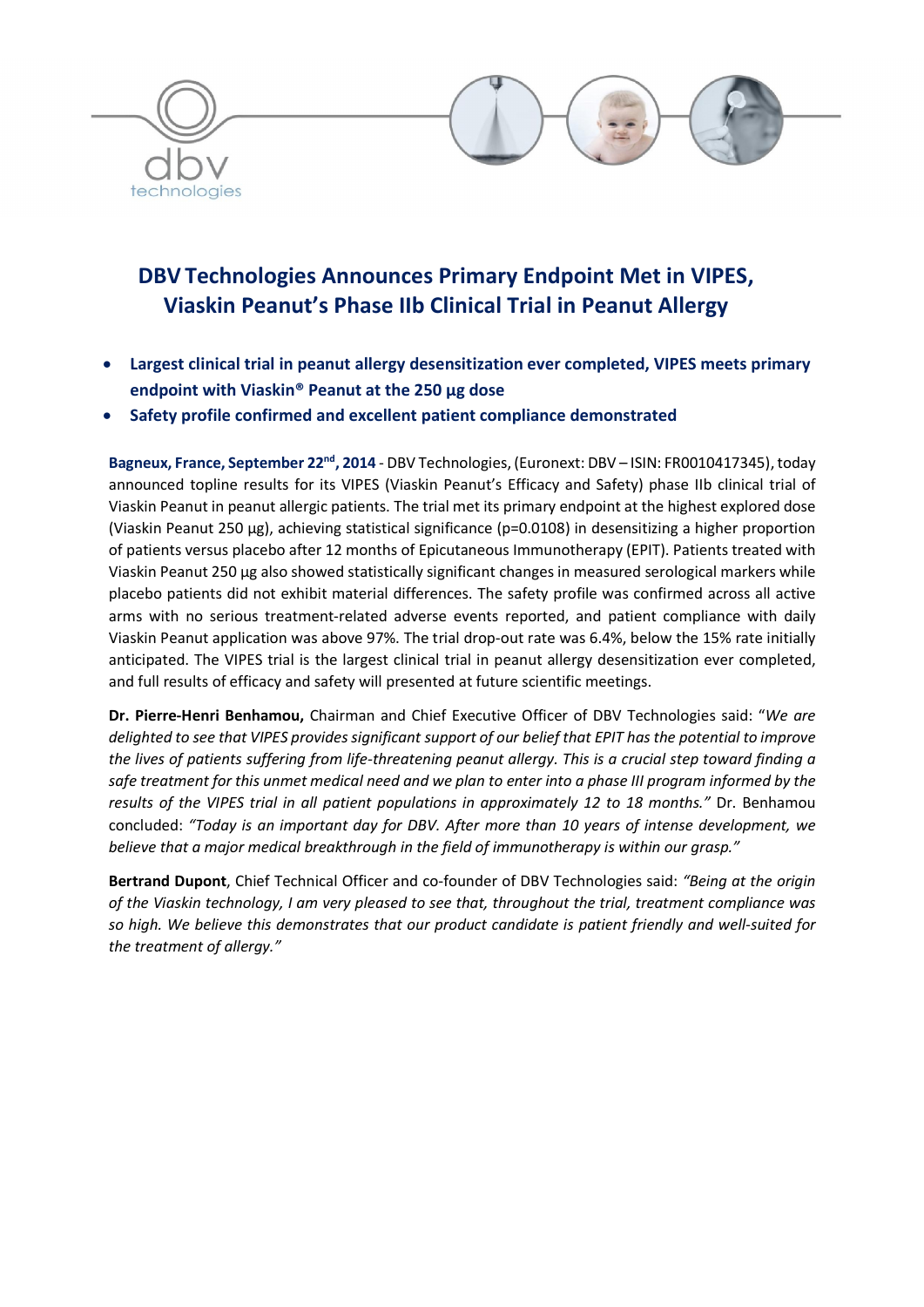

In VIPES, a double-blind, placebo-controlled, multicenter Phase IIb clinical trial, 221 patients highly allergic to peanut were randomized to either a 50 µg, 100 µg or 250 µg peanut protein dose of Viaskin Peanut versus placebo. The trial was prospectively organized across the three dose levels with two patient strata composed of three different patient age groups; children (113 subjects, ages 6-11) for the first stratum and adolescents (73 subjects, ages 12-17) plus adults (35 subjects, ages 18-55) for the other stratum. All patients received a daily application of the Viaskin Peanut patch over a 12-month treatment period. Trial responders were defined as patients who, after 12 months of treatment with Viaskin Peanut and using a double-blind, placebo controlled food challenge, started to react at a dose of peanut protein equal to or greater than 1,000 mg, or at least a 10-fold increase in the eliciting dose of peanut protein compared to baseline. As a secondary efficacy endpoint, Cumulative Reactive Dose, or CRD, was also used to establish the total quantity of peanut protein that begun triggering patient reactions at month 12 versus placebo. Serological markers were also measured as additional secondary endpoints at baseline, 3, 6, and 12 months in order to characterize the immunological changes in subjects.

Overall, the 250 µg dose showed the highest efficacy with statistical significance for these endpoints. In terms of peanut consumption and immunological changes, a consistent dose effect was observed.

A total of 56 patients were randomized to the Viaskin Peanut 250 µg dose. In this arm, 50% of patients responded, compared to 25% in the placebo group, showing statistical significance (p=0.0108).

- Specifically, 53.6% of children responded to treatment compared to a 19.4% response in placebo (p=0.008). Children treated with Viaskin showed a strong increase in peanut consumption, with an increase in LS mean (Least Squares Mean is a statistical model adjusted for multiple factors including both categorical, such as treatment, country and continuous covariates, such as baseline peanut dose measures allowing to better isolate solely the effect of treatment) in the change of CRD from baseline of 390.4 mg (p<0.001). Serological responses also showed treatment effect. In treated children, peanut-specific immunoglobulin E (IgE) increased over the first 6 months before decreasing toward initial levels at 12 months, while peanut-specific immunoglobulin G4 (IgG4) increased by more than 19 times over 12 months of treatment. Both biomarkers suggest a powerful desensitization effect.
- Adolescents showed a trend toward efficacy, showing a response rate of 38.9% in the active arm versus 22.2% in the corresponding placebo group. A statistically significant improvement in the adolescents' ability to consume peanut protein was also observed, as the LS mean in change of CRD from baseline of this subgroup was 276.0 mg ( $p=0.047$ ). The IgG4 increase observed in adolescents, a 3.3 fold increase over 12 months, suggests the beginning of a successful desensitization process. At this stage, the adult subgroup is inconclusive due to a small sample size and a high placebo effect.

The following table summarizes VIPES' key results for the Viaskin 250 µg arm versus placebo.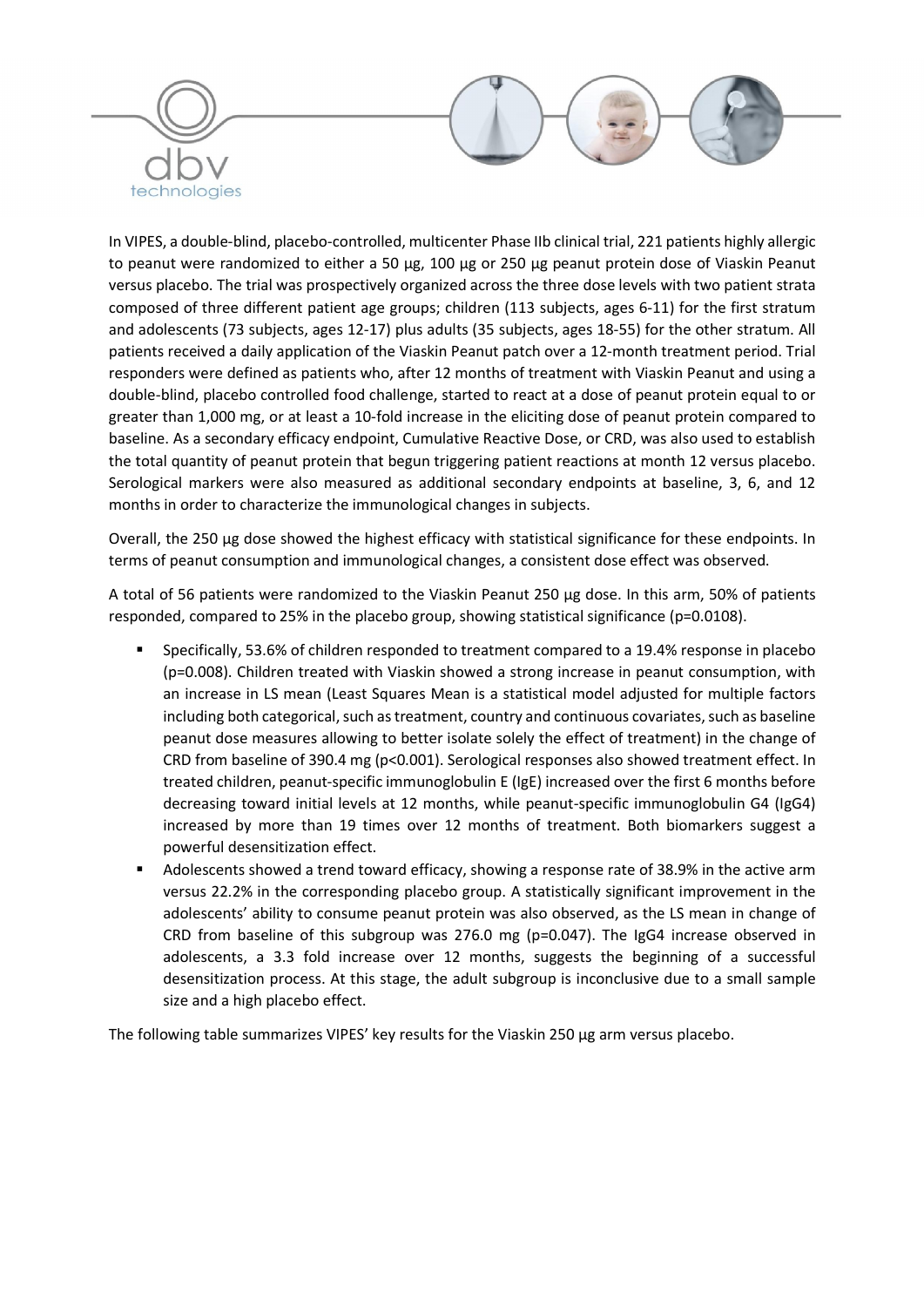



#### Viaskin 250 µg Placebo *p value* All patients Number of patients Response rate (%) LS mean CRD (mg) Mean CRD increase from baseline (mg) Median CRD increase from baseline (mg) Fold-increase in IgG4\* (x) 56 50.0 548.5 979.2 385.0 12.0 56 25.0 162.5 269.5 0.0 1.3 *0.0108 <0.001* Children Number of patients Response rate (%) LS mean CRD (mg) Mean CRD increase from baseline (mg) Median CRD increase from baseline (mg) Fold-increase in IgG4\* (x) 28 53.6 476.6 1,121.0 400.0 19.1 31 19.4 86.2 60.8 0.0 1.1 *0.008 <0.001* Adolescents Number of patients Response rate (%) LS mean CRD (mg) Mean CRD increase from baseline (mg) Median CRD increase from baseline (mg) Fold-increase in IgG4\* (x) 18 38.9 456.9 825.4 300.0 3.3 18 22.2 180.9 298.1 0.0 1.7 *n.s. 0.047*

# Summary of key data in VIPES with Viaskin 250 µg

*Following the blind review meeting decision, for patients able to consume the highest dose of 2,000 mg peanut protein during the M12 double blind placebo controlled food challenge without experiencing any objective reactions, the convention was to ascribe a putative eliciting dose of 3,000 mg peanut protein. Consequently, for the calculation of the cumulative reactive dose, or CRD, the maximum dose used for these subjects was fixed at 3,000 mg .*

*\* Mean of fold increase at 12 months*

*"The results of the VIPES trial are promising. The Viaskin technology is convenient for patients and induces significant desensitization and favorable immunologic changes compared to placebo, especially in children."* stated Professor Hugh Sampson, Chief of the Division of Allergy & Immunology in the Department of Pediatrics, Director of the Jaffe Food Allergy Institute, and Dean of Translational Biomedical Science at The Mount Sinai Medical Center in New York, USA. Pr. Sampson is also a member of DBV's Scientific Advisory Board as well as International Coordinating Investigator for VIPES and Principal Investigator of the National Institutes of Health-sponsored Consortium of Food Allergy Research clinical study with Viaskin Peanut (CoFAR6).

Professor Christophe Dupont, Head of the Pediatric-Gastroenterology Ambulatory Department at the Necker Hospital (AP-HP) said: *"With some children getting rid of any clinical reactivity after 12 months in*